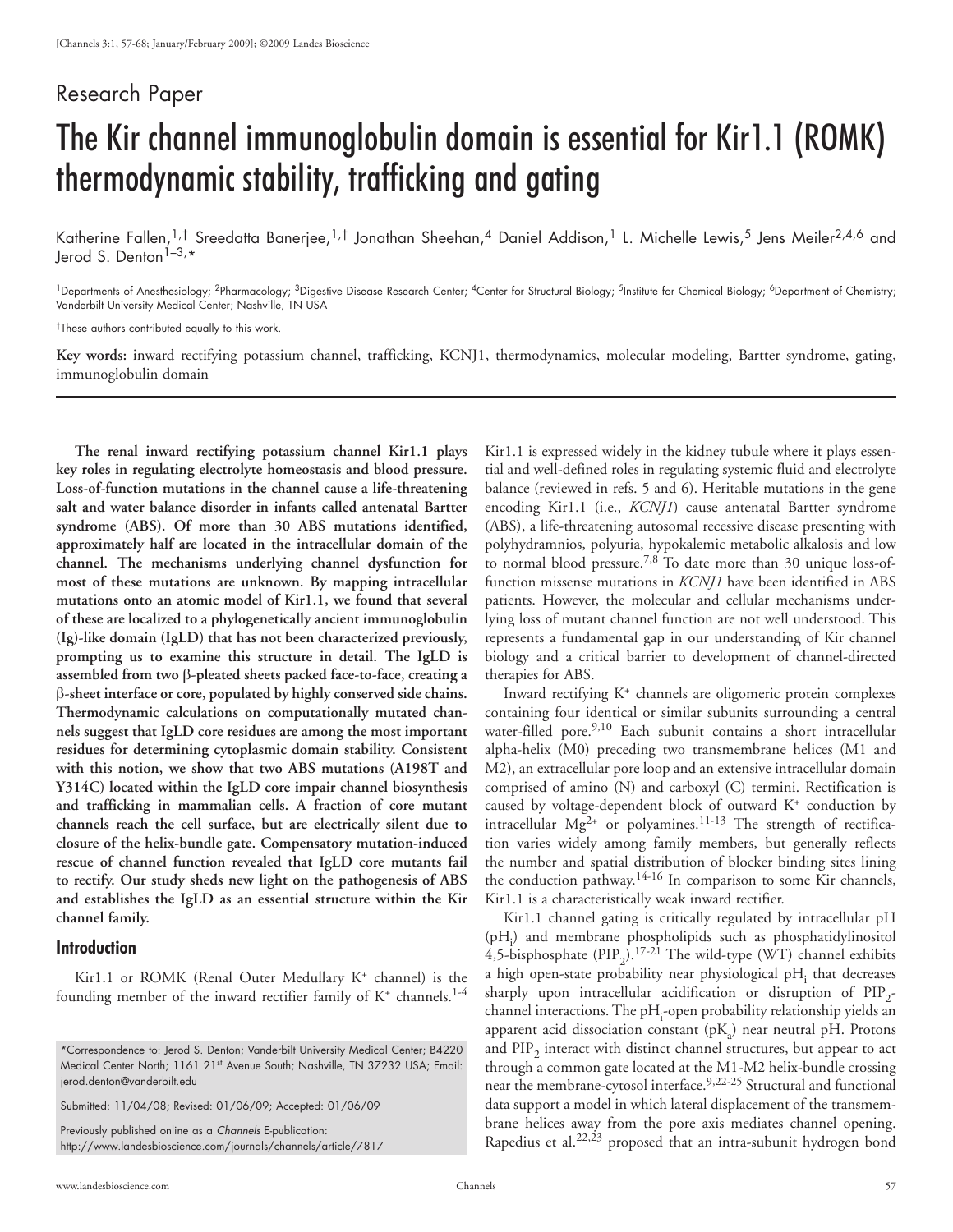between lysine 80 (K80) and alanine 177 (A177) at the helix-bundle crossing stabilizes the closed state of the channel.<sup>22,23</sup> Mutation of K80 to methionine (K80M), which presumably disrupts the K80-A177 hydrogen bond, renders the channel refractory to closure by low  $pH_i$ ,<sup>18,21,26-28</sup> and dramatically speeds the rate of channel activation by  $\text{PID}_2$ .<sup>22</sup> A growing body of structural evidence suggests that conformational gating motions also occur within the deeper cytoplasmic domain of the channel.10,24 The precise nature of these molecular motions and whether they are obligatorily coupled to gating at the helixbundle crossing is not known.

Approximately half of the missense mutations identified in ABS patients occur in the cytoplasmic domain, and at least 6 of these (C49Y, I51T, D74Y, S219R, L220F,  $R311W/Q$ ) are known shift the p $K_a$  of the channel in the alkaline direction. As a consequence, channel open probability at physiological  $pH_i$  is reduced, leading to loss of channel function and derangement of kidney tubule function.26,45,46 Hebert and colleagues showed that the function of the R311Q mutant could be rescued by the second-site K80M mutation, indicating that the loss of function in this mutant channel is due at least in part to closure of the helix-bundle gate.28 The mechanisms by which cytoplasmic domain mutations alter gating at the helix-bundle crossing are virtually unexplored, but are clearly relevant to the pathogenesis of ABS.

By mapping intracellular mutations onto an atomic model of Kir1.1, we found

that several of these are localized to a phylogenetically ancient immunoglobulin (Ig)-like domain (IgLD) that has not been characterized previously, prompting us to examine this structure in detail. Using computational mutagenesis combined with conventional biochemical and electrophysiological approaches we show that thermodynamically destabilizing mutations within the core impair Kir1.1 channel biogenesis, trafficking and gating at the helix-bundle crossing. Furthermore, core mutations abolish Mg2+-dependent current rectification, suggesting the IgLD helps maintain the native structure of the channel pore. Our study provides new insights into the molecular and cellular mechanisms of Kir1.1 channel dysfunction in ABS and establishes the IgLD as an essential structure within the Kir channel family.

#### **Results**

**Structural features of the Kir channel immunoglobulin-like domain.** Recently available X-ray structures of bacterial and mammalian Kir channel proteins revealed that the structure of the cytoplasmic domain is highly conserved from bacteria to mice.<sup>9,10,14,29</sup>,30 We



Figure 1. The Kir1.1 channel immunoglobulin-like domain. (A) Homology model of the Kir1.1 cytoplasmic domain juxtaposed to the membrane-spanning portion of the Kir3.1-KirBac1.3 chimera. Seven K+ ions (purple spheres) are shown in the pore. (B) The Kir1.1 immunoglobulin-like domain (IgLD) of the green subunit (A, boxed area) is shown in two orientations to highlight the β-strands comprising  $β_1$  (left) and  $\beta_2$  (right) sheets. The "G-loop" and "CD-loop" are also highlighted (see Discussion). (C) Space-filling and (D) stick model of the Kir1.1 IgLD core. Core residues mutated in Bartter syndrome (A198 and Y314) are colored red. (E) Sequence alignment of core residues from the indicated Kir channels. The numbers above and below the alignment indicate the position of residues in rat Kir1.1a.

noted that each Kir channel subunit harbored a β-sandwich structure resembling an immunoglobulin (Ig) domain, which is found in numerous structurally and functionally divergent proteins. To determine if this structure is a bona fide member of the Ig domain superfamily, the rat Kir1.1 sequence was submitted for fold recognition using the metaserver at http://meta.bioinfo.pl.31 The best 20 resulting models (3D-Jury scores 141–195) were derived from closely related templates that are members of the "E set domains" superfamily (Structural Classification of Proteins classification b.1.18; http:// scop.mrc-lmb.cam.ac.uk/scop).<sup>32</sup> This represents a subclassification of the Ig-like domain (IgLD) fold. Within the potassium channel superfamily, the E-set IgLD is limited to members of the Kir channel family, indicating this conserved fold is a unique and defining structural element of the inward rectifying  $K^+$  channel family.

Figure 1A shows a homology model of the Kir1.1 cytoplasmic domain based on the X-ray structure of Kir3.1 (PDB code 2QKS).<sup>10</sup> The membrane-spanning portion illustrated in gray is that of a Kir3.1-KirBac1.3 chimera constructed by Nishida et al.<sup>29</sup> (PDB code 2QKS; see Methods). The cytoplasmic portion of each subunit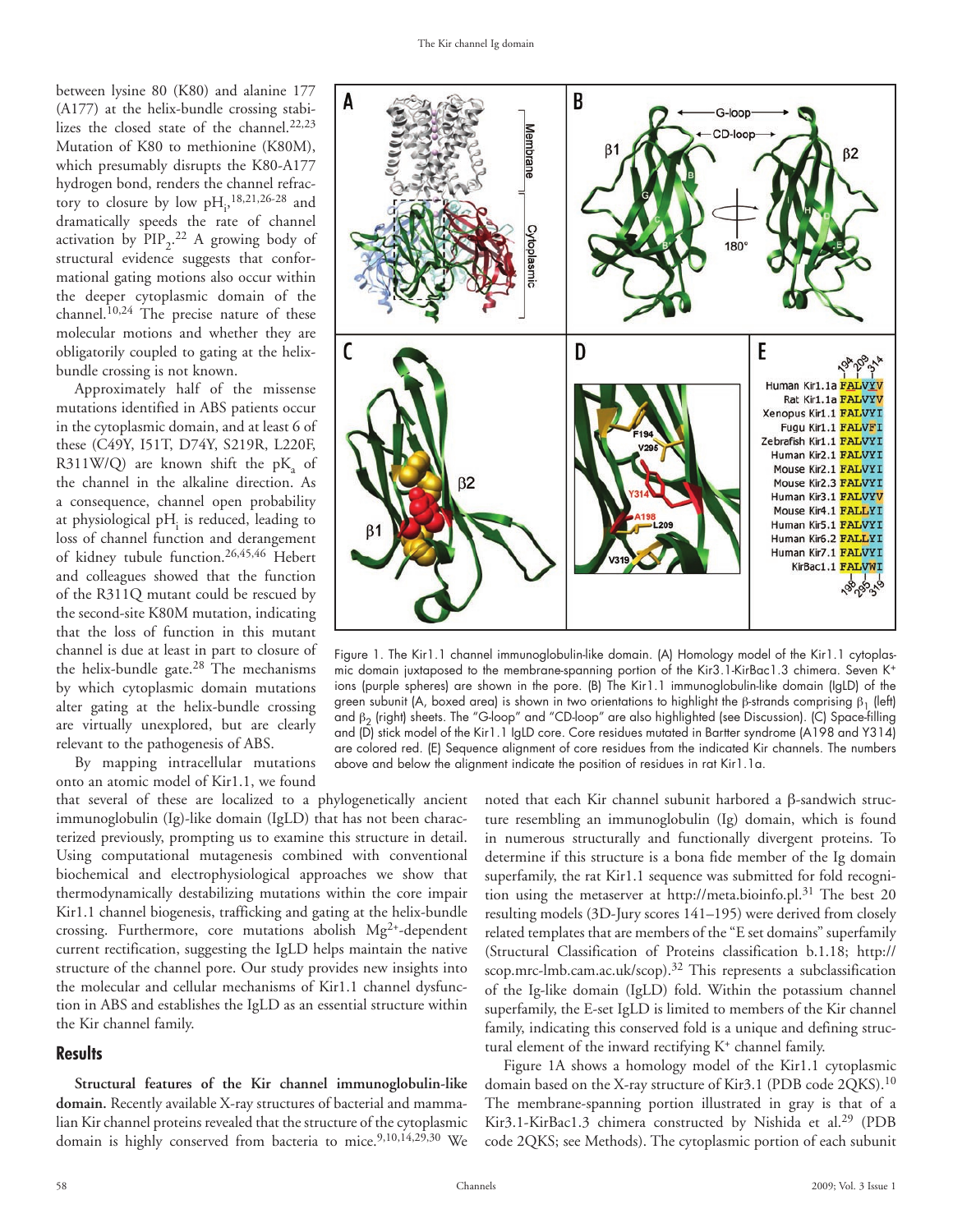| of the Kir channel IqLD core |                 |                                            |        |
|------------------------------|-----------------|--------------------------------------------|--------|
| Kirl.1 residue               | Kir2.1 mutation | $\Delta\Delta G$ (kcal mol <sup>-1</sup> ) | % Rank |
| F194                         | F195A           | 4.2                                        | 94     |
| A198                         | A199A           |                                            |        |
| L <sub>209</sub>             | L210A           | 3.0                                        | 88     |
| V295                         | V296A           | 2.5                                        | 79     |
| Y314                         | Y315A           | 4.3                                        | 94     |
| V319                         | <b>I320A</b>    | 3.1                                        | 89     |

| Table 1 Computational alanine-scanning mutagenesis |
|----------------------------------------------------|
| of the Kir channel IgLD core                       |

Amino acids in Kir2.1 (column 2) corresponding to hydrophobic core residues in Kir1.1 (column 1) were computationally mutated to alanine using ROSETTA. Mean changes in free energy  $(\Delta\Delta G)$  calculated for each amino acid in the tretrameric channel (column 3) were rank ordered (column 4) to identify residues exhibiting the most destabilizing effect. IgLD core residues ranked at the top 88–94% of most destabilizing mutations.

is indicated with a different color. The IgLD of the green subunit (dashed box) is shown in Figure 1B isolated from the rest of the channel to highlight its geometry. The β-sandwich is assembled from two anti-parallel β-pleated sheets packed face-to-face. The β-sheets, which we term  $β_1$  and  $β_2$ , are comprised of strands B, B', C, G (Fig. 1B, left) and D, E, H, I (Fig. 1B, right), respectively. This β-strand nomenclature was adopted from Pegan et al.<sup>14</sup> β<sub>1</sub> and  $\beta_2$  are rotated relative to one another by approximately 30° to facilitate side chain packing between sheets, a characteristic feature of β-sandwich domains.<sup>33</sup> The interface between sheets, or core, is populated by hydrophobic side chains. Hydrophobic cores typically contain one or two aromatic residues surrounded by simple or branched hydrophobic side chains.34,35 As shown in Figure 1C and D, the hydrophobic core of Kir1.1 contains two aromatic (F194 and Y314) and four hydrophobic (A198, L209, V295 and V319) residues. Homologous amino acids are either identical or similar across the Kir channel family (Fig. 1E), indicating they play essential roles in channel structure and/or function. Notably, mutation of A198 to threonine (A198T) and Y314 to cysteine (Y314C) gives rise to Bartter syndrome.<sup>36</sup>

**IgLD core mutations destabilize the Kir channel cytoplasmic domain.** The immunoglobulin-like β-sandwich fold is one of the most common structural domains in the SCOP database, comprising 27 superfamilies and 55 families of proteins. The thermodynamic and mechanical properties as well as the folding pathways for some  $β$ -sandwich domains have been examined in detail.<sup>34,37-39</sup> Mutations within the hydrophobic core are generally destabilizing and cause severe protein misfolding in some cases. However, even structurally similar β-sandwich domains within the same superfamily can exhibit variable responses to core mutations.<sup>40</sup> As noted above, the Kir1.1 channel core contains two residues (A198 and Y314) that are mutated in ABS, suggesting they may lead to core instability and misfolding. To our knowledge, the biophysical properties of an E-set IgLD have not yet been examined. We therefore performed computational alanine-scanning mutagenesis to evaluate the contribution of individual residues to the thermodynamic stability of the Kir channel cytoplasmic domain.

Computational mutagenesis was performed on the Kir2.1L cytoplasmic domain X-ray structure (PDB code  $1U4F$ )<sup>14</sup> using the ROSETTA program.<sup>41</sup> ROSETTA models each side chain as a

conformational rotamer on a fixed polypeptide backbone. Following mutation, all residues with at least one side-chain atom within five Å of the mutated amino acid are repacked using a Monte Carlo simulated annealing approach. The calculated change in total free energy ( $\Delta\Delta G_{\text{calc}}$ ) is derived from a sum of terms accounting for atomic packing interactions, solvation energetics, hydrogen-bonding and electrostatic potentials, rotamer probabilities, and an estimate of unfolded reference state energy.<sup>41</sup>

Alanine mutagenesis-induced changes in  $\Delta\Delta G_{\rm calc}$  were calculated for all 788 residues of the tetrameric structure and rank ordered. The average minimum, maximum and median values of  $\Delta\Delta G_{\text{calc}}$ were  $-1.4$  kcal mol<sup>-1</sup>, 7.8 kcal mol<sup>-1</sup> and 1.8 kcal mol<sup>-1</sup>, respectively. Negative values indicate a stabilizing effect of the alanine substitution, whereas positive values indicate thermodynamic instability. The larger the positive value, the greater the destabilizing effect of the mutation. As shown in Table 1, core mutations produced large positive changes in  $\Delta\Delta G_{\text{calc}}$  ranging from 2.5 to 4.3 kcal mol<sup>-1</sup>. Among the 197 residues of each subunit, core residues ranked at the top ~80–95% of most destabilizing mutations. These results are consistent with the notion that that the IgLD core is essential for stabilizing the Kir channel cytoplasmic domain.

**The IgLD core tyrosine stabilizes the channel through hydrophobic core packing.** As noted earlier, IgLD cores usually contain one or two aromatic amino acids surrounded by smaller hydrophobic side chains. Core aromatic residues tend to be highly conserved. Chothia et al. (1998) reported that of more than 5,000 V-set Ig domains analyzed, 99% of those have a tyrosine residue in their core.<sup>35</sup> The E-set IgLD core of Kir channels is no exception; the Kir1.1 channel core contains a highly conserved tyrosine residue at position 314 (Fig. 1). Mutation of this tyrosine to cysteine (Y314C) gives rise to loss-of-function channels underlying ABS.36 In most of IgLD structures studied to date, the core tyrosine hydroxyl group forms a hydrogen bond with the polypeptide backbone of the adjacent loop connecting the two β-sheets. This so-called "tyrosine-corner" motif plays an essential role in stabilizing β-sandwich domains.<sup>34,42,43</sup> We were therefore surprised to find that a tyrosine-corner motif is not present in Kir channels. Instead, the IgLD tyrosine projects across the core to establish a hydrogen bond with the apposing β-sheet. In the Kir1.1 model, the Y314 hydroxyl group forms a hydrogen bond with the backbone carbonyl of serine 195 in the βB-B' linker located approximately 3 Å away (Fig. 2A). The trans-core hydrogen bond is present in all available mammalian Kir channel crystal structures. We therefore set out to determine if this bond is necessary for Kir1.1 channel stability and function.

Toward this end, we systematically explored how changes in side chain structure (Fig. 2C) affect Kir channel thermodynamic stability using ROSETTA, as described above. All 19 amino acid substitutions were analyzed in silico, the results of which are shown in Figure 2B. All values of  $\Delta\Delta G_{\rm calc}$  were positive, indicative of structural instability, and ranged from ~1–8 kcal mol<sup>-1</sup>. The Y→F substitution, which removes only the hydroxyl group (Fig. 2C) necessary for hydrogen bond formation, was the least destabilizing of the mutations (Fig. 2B), consistent with the notion that trans-core hydrogen bonding plays only a minor role in maintaining channel stability.

Hydrophobic core packing near position 314 appeared to be much more important for stabilizing the channel. Substitution of a tryptophan (W), which retains a bulky hydrophobic side chain but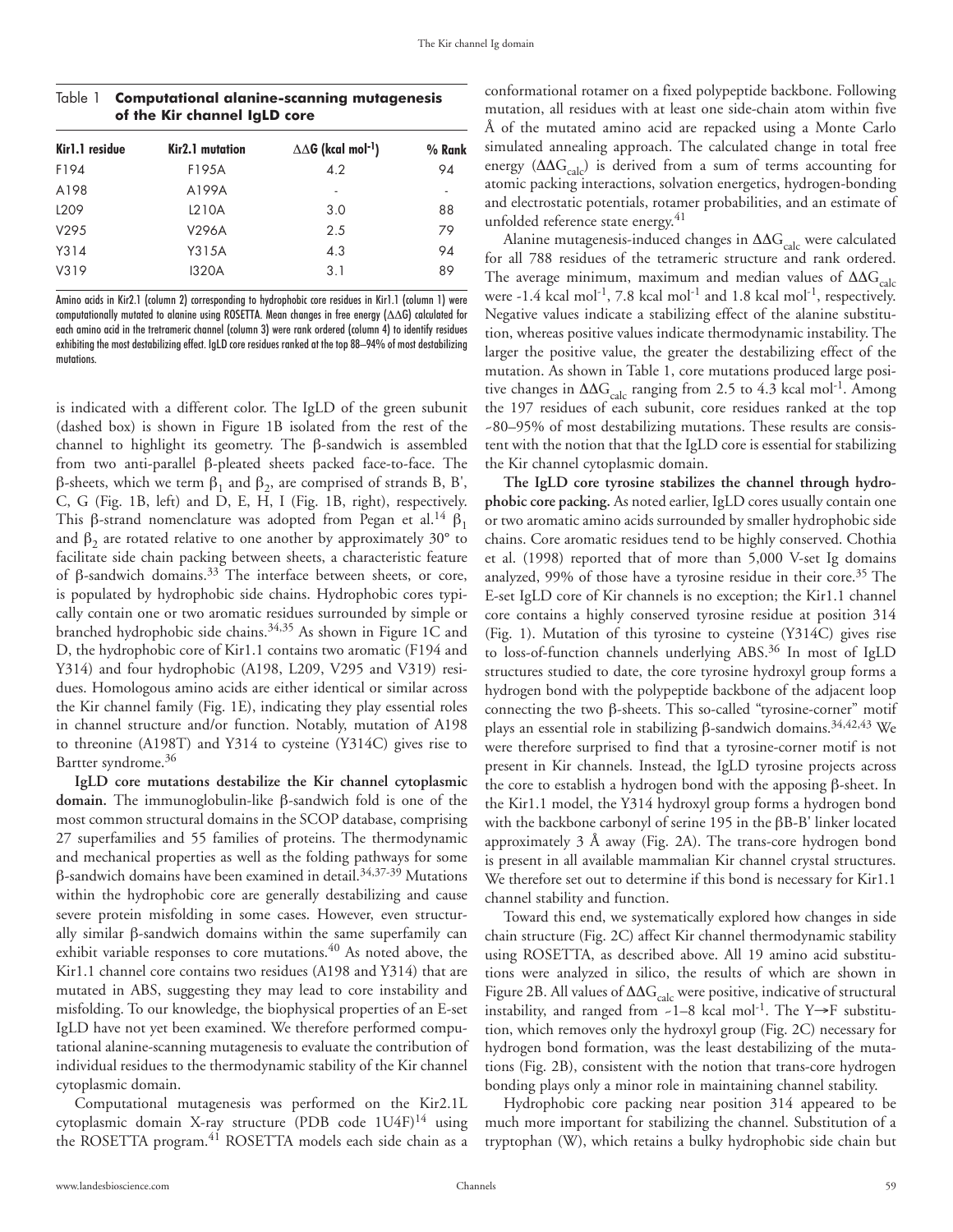

Figure 2. Computational mutagenesis analysis of the IgLD core tyrosine residue. (A) Trans-core hydrogen bond formation between the hydroxyl group of Y314 and backbone of serine 195 in Kir1.1. (B) Tyrosine 315 of Kir2.1 was computationally mutated to all 19 other amino acids, and the resulting changes in free energy (ΔΔG) were calculated using ROSETTA. The filled black bars indicate mutations that were tested experimentally in electrophysiological and biochemical experiments. The side chain structures of these residues are shown in (C).

increases its volume by ~18% (Y = 194 Å<sup>3</sup>, W = 228 Å<sup>3</sup>) caused a  $-5$  kcal mol<sup>-1</sup> calculated change in stability. Similarly, substitution with the aromatic hydrophilic side chain of histidine (H) led to a  $\Delta\Delta G_{\text{calc}}$  of 4 kcal mol<sup>-1</sup> (Fig. 2B). Interestingly, the Y→isoleucine (I) mutation led to a calculated change in free energy of only ~2 kcal mol<sup>-1</sup>, whereas the structurally conservative  $Y \rightarrow$  leucine (L) substitution was second-most destabilizing  $(\Delta \Delta G_{\text{calc}}$  -7 kcal mol<sup>-1</sup>). These data suggest that even minor changes in side chain packing in the IgLD core can have dramatic effects on the thermodynamic stability of the cytoplasmic domain.

**Structurally conservative mutations of tyrosine 314 abolish channel function.** Whole-cell patch clamp electrophysiology was used to assess the functional properties of Y314 mutant channels. Figure 3A (left) shows a family of wild-type (WT) current traces recorded from transfected cells bathed in a 50 mM K+-containing buffer. WT channels exhibited a linear current-voltage (I-V) relationship between -120 mV and 80 mV, reversed near the theoretical  $K^+$  equilibrium potential (-25 mV) and rectified weakly at large positive test potentials. Channel activity was inhibited by 2 mM Ba2+ (Fig. 3A, right) and nanomolar concentrations of tertiapin-Q (TPNQ; Fig. 4), two well known blockers of Kir1.1. $1,44-46$  In striking contrast, cells expressing the ABS mutant Y314C produced no Ba<sup>2+</sup>-inhibitable inward currents, only smallamplitude outward currents (Fig. 3B) also observed in parental cells (data not shown). The mean ± SEM I-V relationships recorded from cells expressing WT (n = 9) and Y314C-Kir1.1 (n = 16) are shown in Figure 3C. Note the prominent rectification of the WT current at test potentials greater than 80 mV (Fig. 3C). This will be discussed further below.

Five additional Y314 mutants (Y314→F, I, H, W, L) spanning the  $\Delta\Delta G_{\text{calc}}$  distribution (Fig. 2B) were selected for electrophysiological analysis. As shown in Figure 3D, substitution of W ( $n = 7$ ), H ( $n = 1$ ) 6), L  $(n = 8)$  or I  $(n = 10)$  at position 314 led to a complete loss of channel function. The Y314F (n = 13) substitution, however, did not significantly ( $p = 0.3$ ) inhibit channel activity (Fig. 3D). Taken together, our computational and electrophysiological data indicate (1) that the trans-core hydrogen bond is not essential for Kir1.1 channel function, and (2) hydrophobic core packing near Y314 plays a key role in channel stability and function.

**IgLD core instability impairs Kir1.1 channel trafficking.**  Thermodynamic instability caused by mutations in β-sandwich structures can lead to protein misfolding and impairment of trafficking through the secretory pathway. $47,48$  We therefore postulated that the Y314C mutation, which produced a calculated 6 kcal mol<sup>-1</sup> decrease in channel stability (Fig. 2B), would impair channel biosynthesis and trafficking to the cell surface. To test this hypothesis, we generated stably transfected HEK-293 cells expressing WT- or Y314C-Kir1.1 under the control of a tetracycline (Tet)-inducible promoter. A Tet-regulatable system was used to avoid cytotoxic effects of constitutive Kir1.1 channel expression.<sup>36,49</sup>

Kir1.1 is glycosylated on asparagine (N) 117 in the ER and undergoes further oligosaccharide processing in the Golgi apparatus to its fully mature glycosylated form. This produces biochemically distinct populations of channels that can be exploited in endoglycosidase assays to follow trafficking through the secretory pathway.50 Figure 4A shows a representative immunoblot of wholecell lysates prepared from parental (i.e., non-transfected) or stably transfected cell lines cultured without (-) or with (+) Tet to induce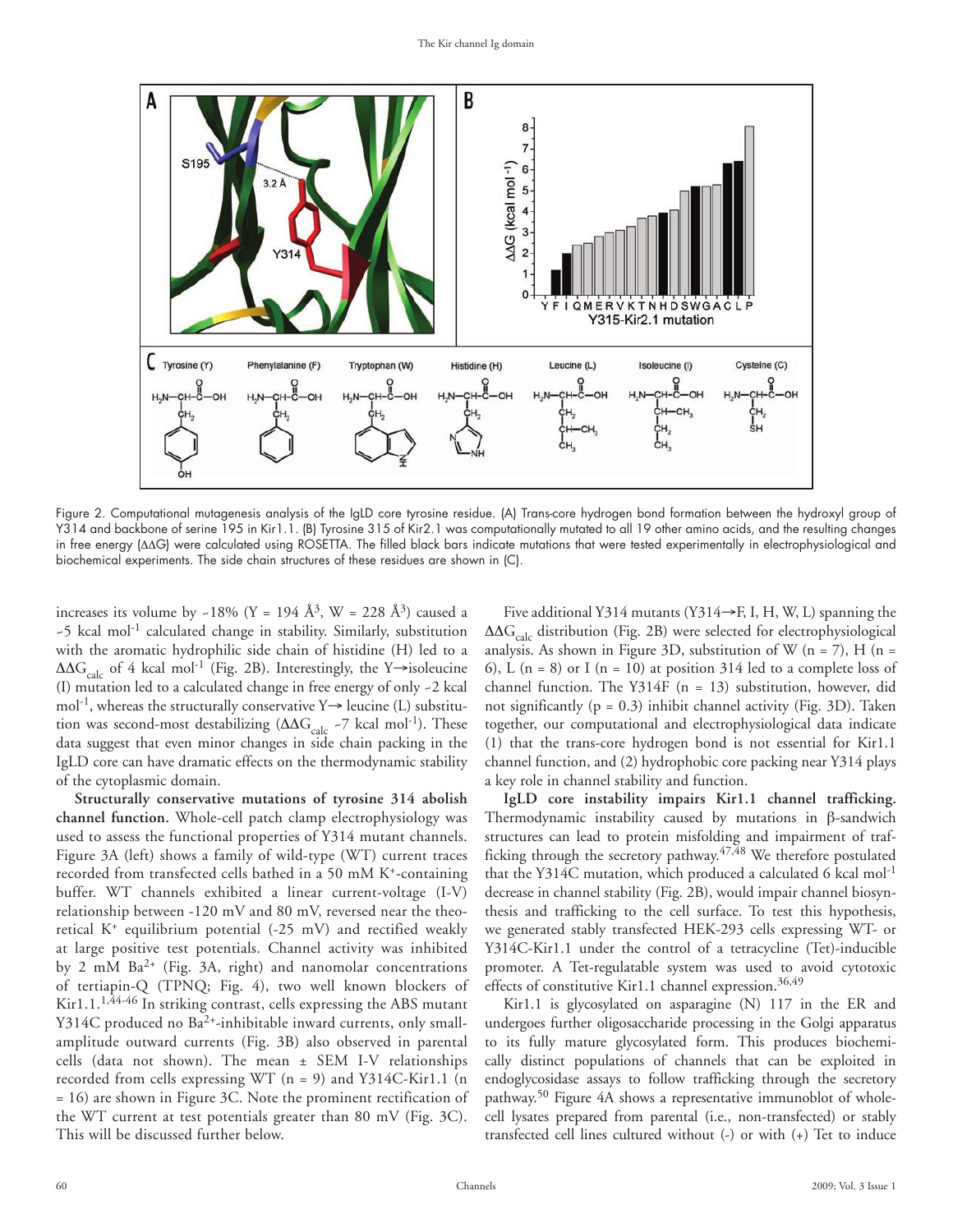

Figure 3. Functional properties of Y314 mutants. (A) Representative WT current traces recorded in the whole-cell configuration from cells bathed in 50 mM extracellular K+ (50 K) before (left) and after (right) bath application of 2 mM Ba<sup>2+</sup> (2 Ba). Cells were voltage clamped from -120 mV to 120 mV in 20 mV increments from a holding potential of -75 mV. Note rectification of current at potentials above 80 mV (arrows). (B) Currents recorded from cells transfected with Kir1.1-Y314C in 50 mM K<sup>+</sup>. (C) Mean ± SEM current-voltage relationships for WT (n = 9) and Y314C (n = 16) expressing cells. (D) Mean ± SEM current density recorded at -120 mV from cells expressing WT Kir1.1 (Y; n = 20) or Kir1.1 harboring the following substitutions: F (n = 13), W (n = 7), H  $(n = 6)$ , L  $(n = 8)$  or I  $(n = 10)$ . WT and Y314F currents were not statistically  $(p = 0.3)$  different.



Figure 4. Defects in Kir1.1 channel biosynthesis caused by mutations of Y314. (A) Representative Western blot of Kir1.1 expression in parental or stably transfected cell lines. Cells were cultured overnight in the absence (-) or presence (+) of Tet to induce channel expression. The membrane was stripped and re-probed for β-actin to ensure equivalent protein loading. (B) Immunoblot of whole-cell lysates from Tet-induced cells treated without (buffer control) or with Endoglycosidase H (Endo H) or Peptide N Glycosidase F (PNGase F). The figure is representative of at least 5 independent experiments. (C) Relative expression of the mature glycosylated forms of WT- and Y314C-Kir1.1. The mature glycosylated bands were quantitated by densitometry and normalized to that of the WT channel. Data are means ± SEM (n = 7). (D) Representative Western blot of WT-, Y314F-, Y314I- and Y314L-Kir1.1 protein expression in transiently transfected HEK-293 cells. The membrane was stripped and re-probed for actin to ensure equal protein loading. (E) Summary of 4–5 independent experiments (numbers indicated in parentheses). Data are mean ± SEM densitometry values normalized to WT-Kir1.1.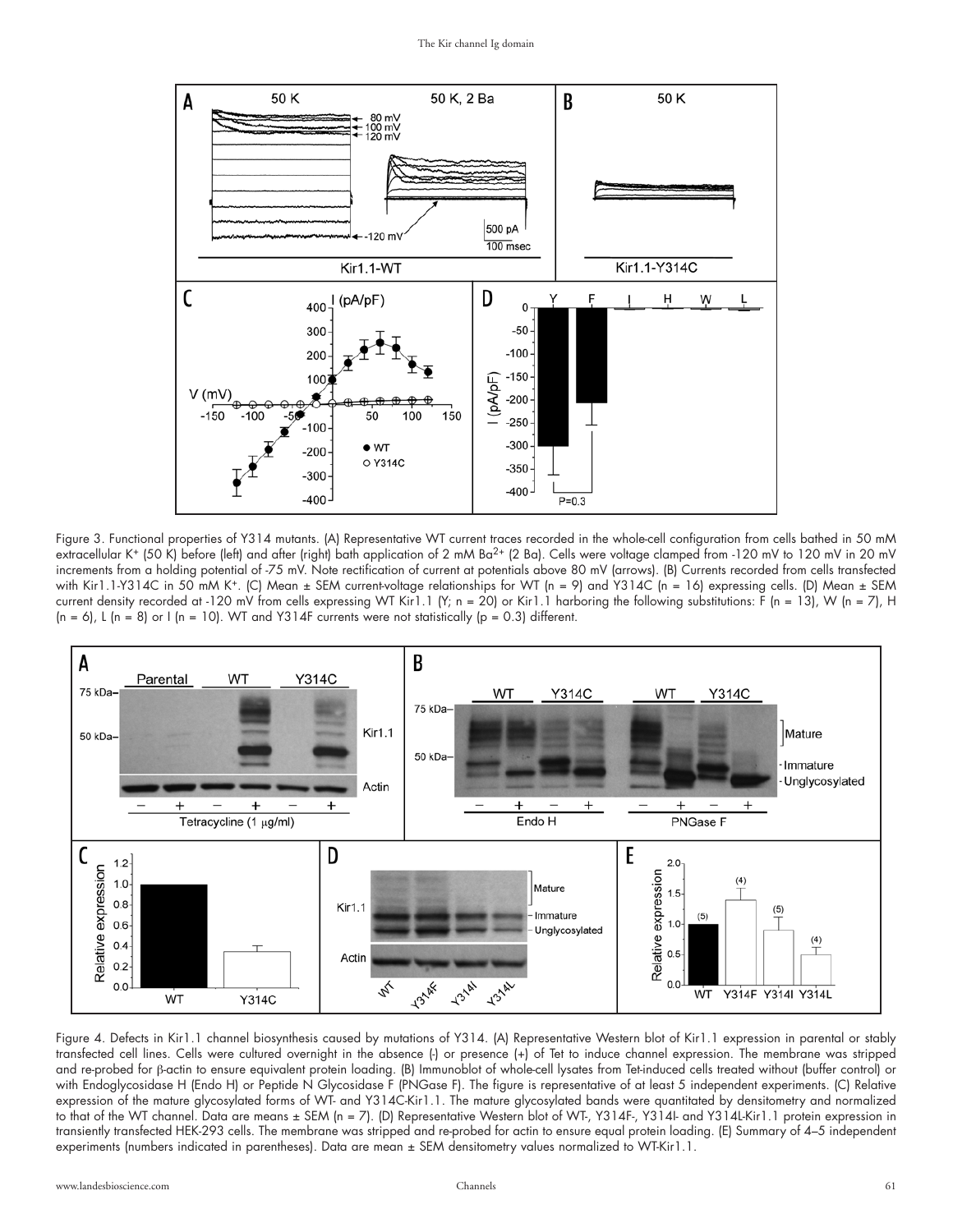channel expression. In both WT and Y314C cells, Tet induced multiple Kir1.1-immunoreactive bands that were not observed in parental or uninduced cell lysates (Fig. 4A). The channel protein migrated as a minor band of ~45 kDa, a major ~47 kDa band and a higher molecular weight "smear" of bands centered at ~60 kDa. The higher molecular weight bands collapsed into the 45 kDa band when cells were cultured with the N-glycosylation inhibitor tunicamycin (data not shown), indicating they represent differentially glycosylated forms of the channel protein.

We exploited the glycosylation state of Kir1.1 to determine if the Y314C mutation impairs trafficking through the secretory pathway. Endoglycosidase H (Endo H) preferentially cleaves high-mannose oligosaccharides from immature glycoproteins in the ER, but subsequent N-glycan processing in the medial Golgi renders oligosaccharides insensitive to Endo H. Resistance to Endo H is thus a biochemical marker of channels that have undergone ER-to-Golgi transport. Figure 4B shows a representative experiment in which lysates were treated with Endo H (left) or PNGase F (right), a pan-endoglycosidase that cleaves all N-linked oligosaccharides. In both cell lines, Endo H collapsed the 47 kDa band into the 45 kDa band, but had no effect on high molecular weight smear. In contrast, PNGase F abolished both high molecular weight species. Taken together, the differential sensitivity of the channel to EndoH and PNGase F indicate that the 47 kDa and 60 kDa bands are

the ER- and Golgi-processed forms of the channel, respectively. Quantitative densitometry (Fig. 4C) revealed that the abundance of the Y314C mature glycosylated species was only  $36 \pm 7\%$  (n = 7) of that of the WT channel.

Having established biochemical "fingerprints" for the different glycoforms of Kir1.1, we returned to the series of Y314 mutants to determine if there is a relationship between computationally derived values of channel stability (Fig. 2B) and channel expression and/or trafficking. Western blot analysis was performed on HEK-293 cells transiently transfected with WT, Y314F, Y314I or Y314L Kir1.1 (Fig. 4). Densitometry was used to quantitate total channel expression (i.e., unglycosylated + core glycosylated + mature glycosylated). The results from 4–5 independent experiments are summarized in Figure 4E. Expression of the fully functional Y314F mutant (Fig. 3D), which lost only a  $-1$  kcal mol<sup>-1</sup> in calculated free energy, was approximately 40% higher than that of the WT channel. In contrast, expression of the non-functional Y314I mutant ( $ΔΔG<sub>calc</sub> -2$  kcal mol<sup>-1</sup>) was reduced by approximately 10%. Y314L was also assessed because leucine is structurally very similar to isoleucine (Fig. 2C) but was predicted to be more destabilizing ( $\Delta \Delta G_{\text{calc}}$  ~6 kcal mol<sup>-1</sup>) than Y314I. In agreement with our stability calculations (Fig. 2B), expression of the Y314L mutant was reduced by approximately half compared to the WT channel (Fig. 4).

The dramatic reduction in channel mature glycosylation caused by mutations of Y314 suggested that only a fraction of mutant channels are competent for ER export and transport to the cell surface. We



Figure 5. Analysis of cell surface expression and function of WT- and Y314C-Kir1.1. (A) Representative biotinylation experiment. HEK-293 cells stably expressing V5-tagged WT- or Y314C-Kir1.1 were cultured overnight in Tet to induce channel expression. (Top) Biotinylated cell surface proteins were immunoprecipitated and subjected to immunoblot analysis using anti-V5 monoclonal antiserum. Some cells were treated without biotin (-) as a control. (Middle) Immunoblot analysis of channel expression in whole-cell lysates. (Bottom) The membrane used for whole cell lysate analysis was stripped and probed for actin to ensure equivalent protein loading. (B) Summary graph showing relative cell surface expression of WT- and Y314C-Kir1.1. Biotinylated band intensity was quantitated by densitometry and normalized to that of the WT channel. Data are means ± SEM (n = 3). (C) Representative FluoZin-2 fluorescence traces recorded in the absence (green) or presence (red) of 10 μM TPNQ from Tet-induced stable cell lines expressing WT (left) or Y314C (right) Kir1.1. (D) Mean ± SEM TI+ flux slope values recorded from control or TPNQ-treated WT or Y314C cells between 7 and 12 seconds after  $T \rightarrow \alpha$  addition (n = 16 each).

tested this hypothesis explicitly in cell surface biotinylation experiments. To facilitate immunodetection of the channel, Tet-inducible HEK-293 cell lines expressing antigenic epitope-tagged WT- or Y314C-Kir1.1 were generated. Addition of the C-terminal V5-tag had no effect on the functional properties (not shown) or glycosylation pattern of the WT or mutant channel (Fig. 5A, middle). Cell surface glycoproteins were biotinylated and immunoprecipitated overnight using streptavidin-conjugated beads. The eluted proteins were separated electrophoretically, transferred to nitrocellulose membrane and blotted using either V5- or Kir1.1-specific antiserum. As shown in the top panel of Figure 5A and summarized in Figure 5B, the abundance of biotinylated Y314-Kir1.1 expressed at the cell surface was reduced by approximately 70% (n = 3) compared to that of the WT channel. Taken together, our data strongly suggest that thermodynamic instability in the IgLD core impairs Kir1.1 K+ channel biogenesis and trafficking to the cell surface.

**Y314C mutant channels expressed at the cell surface are nonfunctional.** Our biochemical studies demonstrated that a minor fraction of Y314C mutants are processed in the Golgi apparatus (Fig. 4) and reach the cell surface (Fig. 5A and B). To corroborate our patch clamp experiments on transiently transfected cells and determine if cell surface-resident Y314C channels are functional in stably transfected cells, we quantitated WT and Y314C channel activity using a novel cell-based fluorescence assay. The assay measures Tl+ flux through Kir1.1 with the fluorescent dye FluoZin-2 (see Methods for details). The main advantage of the assay for the present study is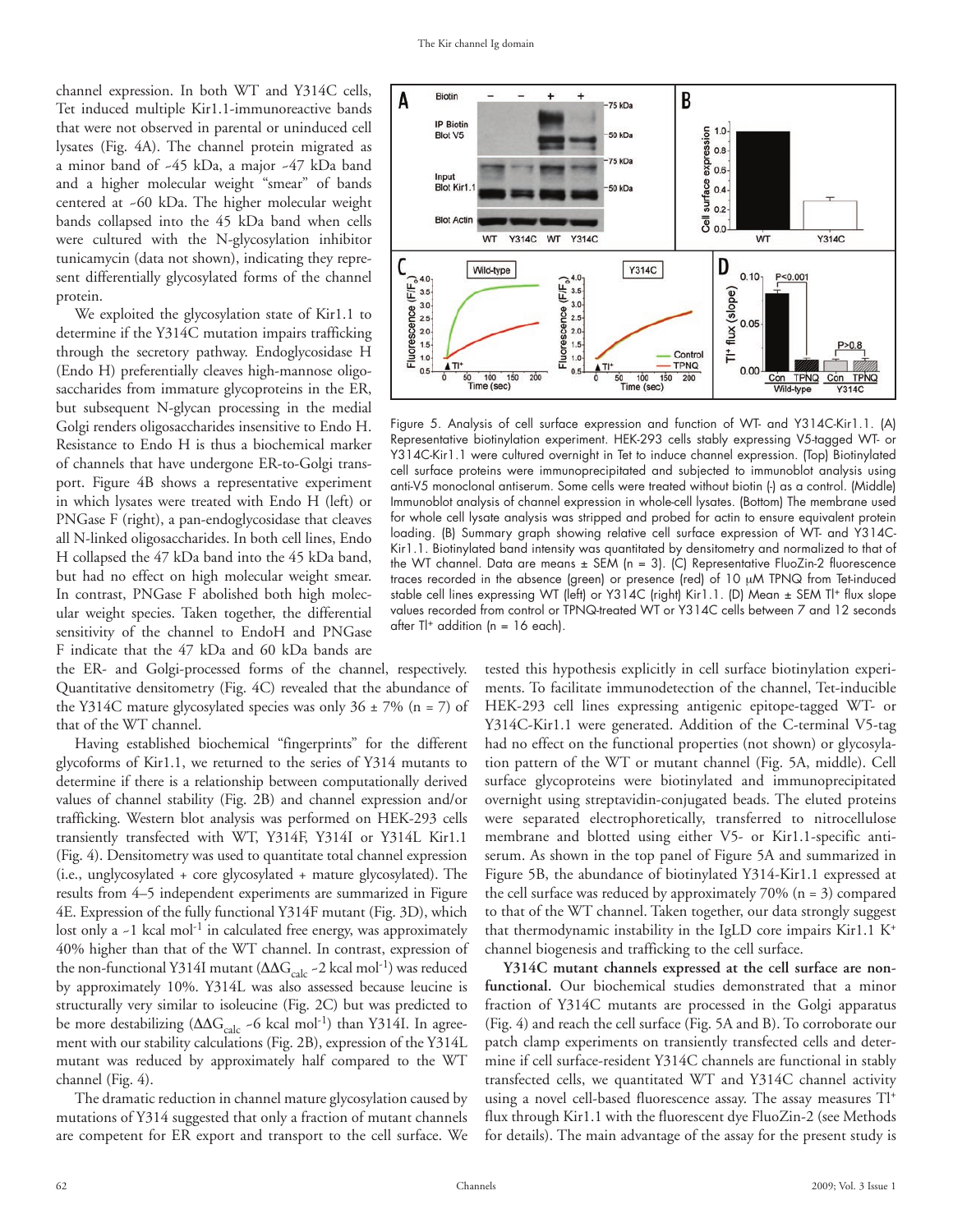

Figure 6. Functional and biochemical properties of A198T-Kir1.1. (A) Mean ± SEM I-V relationships recorded from HEK-293 cells transiently expressing WT- or A198T-Kir1.1 (n = 5 each). (B) Mean ± SEM Tl<sup>+</sup> flux recorded from Tet-induced stably transfected HEK-293 cells expressing WT- or A198T-Kir1.1 (n = 16 each). T<sup>+</sup> flux assays were performed as described in Figure 5. (C) Representative immunoblot analysis of WT, Y314C and A198T stable cell lysates (top) and actin (bottom) as a loading control. (D) Summary graph showing relative whole-cell expression of WT- and A198T-Kir1.1. The mature glycosylated bands were quantitated by densitometry and normalized to that of the WT channel. Data are means  $\pm$  SEM (n = 4).

that it enables quantitation of channel activity in thousands of cells simultaneously, providing a robust measure of channel function in large cell populations. Figure 5C shows representative fluorescence traces recorded from WT (left) or Y314C (left) cells incubated without (green) or with (red) the Kir1.1 channel blocker TPNQ. In WT cells (Fig. 5C, left), extracellular Tl+ addition (arrowhead) evoked an abrupt increase in FluoZin-2 fluorescence (green trace) that was significantly ( $p < 0.001$ ) inhibited by TPNQ (Fig. 5D). In contrast, no TPNQ-inhibitable Tl<sup>+</sup> flux was observed in Y314C cells (Fig. 5C and D). Thus, the Y314C mutant is non-functional in stably transfected cells.

**IgLD core disruption by the A198T mutation mimics the effects of Y314C.** Our computational (Fig. 2B) and electrophysiological (Fig. 3D) studies indicated that core packing near Y314 is a major determinant of Kir1.1 channel stability. Molecular modeling suggested that the side chain of A198, which is located on  $β_1$  directly across from Y314, comes to within 4 Å of Y314 (Fig. 1D). We therefore postulated that if side chain packing near Y314 is essential for core stability and if A198 and Y314 are located near one another as our model suggests, then a disruptive mutation of A198 should recapitulate the effects of a Y314 mutation. We selected for study the ABS mutation A198T, which introduces a hydrophilic side chain into the core near Y314. Consistent with our hypothesis, A198T-Kir1.1 was non-functional in transiently (Fig. 6A) and stably transfected (Fig. 6B) cells and, like Y314C-Kir1.1, Golgi processing A198T-Kir1.1 was reduced by approximately 80% (Fig. 6C and D). Taken together, these data support our conclusion that mutations disrupting hydrophobic core packing between  $β_1$  and  $β_2$  lead to impaired channel stability, trafficking and function.

**IgLD core mutations disrupt gating at the helix-bundle crossing.** Despite the fact that some core mutants reach the cell surface (Fig. 5), we were unable to detect activity from these channels in patch clamp experiments (Fig. 3) or Tl+ flux assays (Figs. 5 and 6). This suggested that core mutants may be electrically silent due to defects in channel gating. As noted earlier, several ABS mutations have been shown to shift the apparent acid dissociation constant (pKa) in the alkaline direction, causing the channels to be electrically silent at physiological  $pH_i$ . The molecular mechanisms coupling  $pH_i$  to Kir1.1 channel gating are not fully understood, but clearly involve lysine 80 (K80) of the so-called "RKR triad".26 Lysine 80 is located near the cytoplasmic end of the membrane-spanning pore in a structure termed the helix-bundle crossing. Mutation of K80 to methionine (K80M) dramatically shifts the pKa of Kir1.1 in the acid direction, leading to constitutive channel activity over a broader range of  $pH_i$ values.21,26,51 Importantly, the K80M mutation has been shown to rescue the function of some gating mutants by shifting the pKa back to the physiological range.23,28 If cell surface A198T and Y314C channels are electrically silent due to closure of the pH<sub>i</sub> gate, we postulated that a secondary K80M mutation would rescue channel activity.

Whole-cell currents were recorded from HEK-293 cells expressing single mutants A198T or Y314C, double mutants A198T/K80M or Y314C/K80M, or the K80M background mutant as a control. The results are summarized in Figure 7. Consistent with our earlier observations (Fig. 3C), Kir1.1-mediated macroscopic channel activity was not observed in cells expressing A198T or Y314C (Fig. 7B and C). The mean ± SEM current amplitude recorded at -120 mV from A198T- and Y314C-expressing cells was -5.1 ± 1.2  $pA/pF$  (n = 6) and -0.4  $\pm$  0.2  $pA/pF$  (n = 6), respectively (Fig. 7B). About half of the cells expressing A198T/K80M (5 out of 12 cells) or Y314C/K80M (nine out of 17 cells) generated less than -10 pA/pF of Ba2+-inhibitable current. In the remaining cells, however, the K80Mdouble mutants produced clear Kir1.1-mediated channel activity (Fig. 7C). Representative current traces recorded between -120 mV and 120 mV from cells expressing K80M (left), A198T/K80M (middle) and Y314C/K80M (right) are shown in Figure 7A. The mean ± SEM current amplitude for A198T/K80M (n = 12) and Y314C/K80M  $(n = 17)$  cells was -52.5  $\pm$  15.3 and -58.1  $\pm$  26.1, respectively. These mutant current values are significantly different from those recorded from K80M-expressing cells (mean  $\pm$  SEM = -264.8  $\pm$  44.9; n = 28; Fig 7B). Furthermore, this approximately 80% reduction in mutant channel activity is in good agreement with our biochemical data indicating a ~70–80% reduction in mutant channel trafficking (Figs. 4C, 5B and 6C and D). Taken together, these data strongly support the conclusion that core mutations impair anterograde trafficking and gating at the helix-bundle crossing.

**IgLD core mutations abolish Kir1.1 current rectification.**  During the course of our studies, we noted that K80M-rescued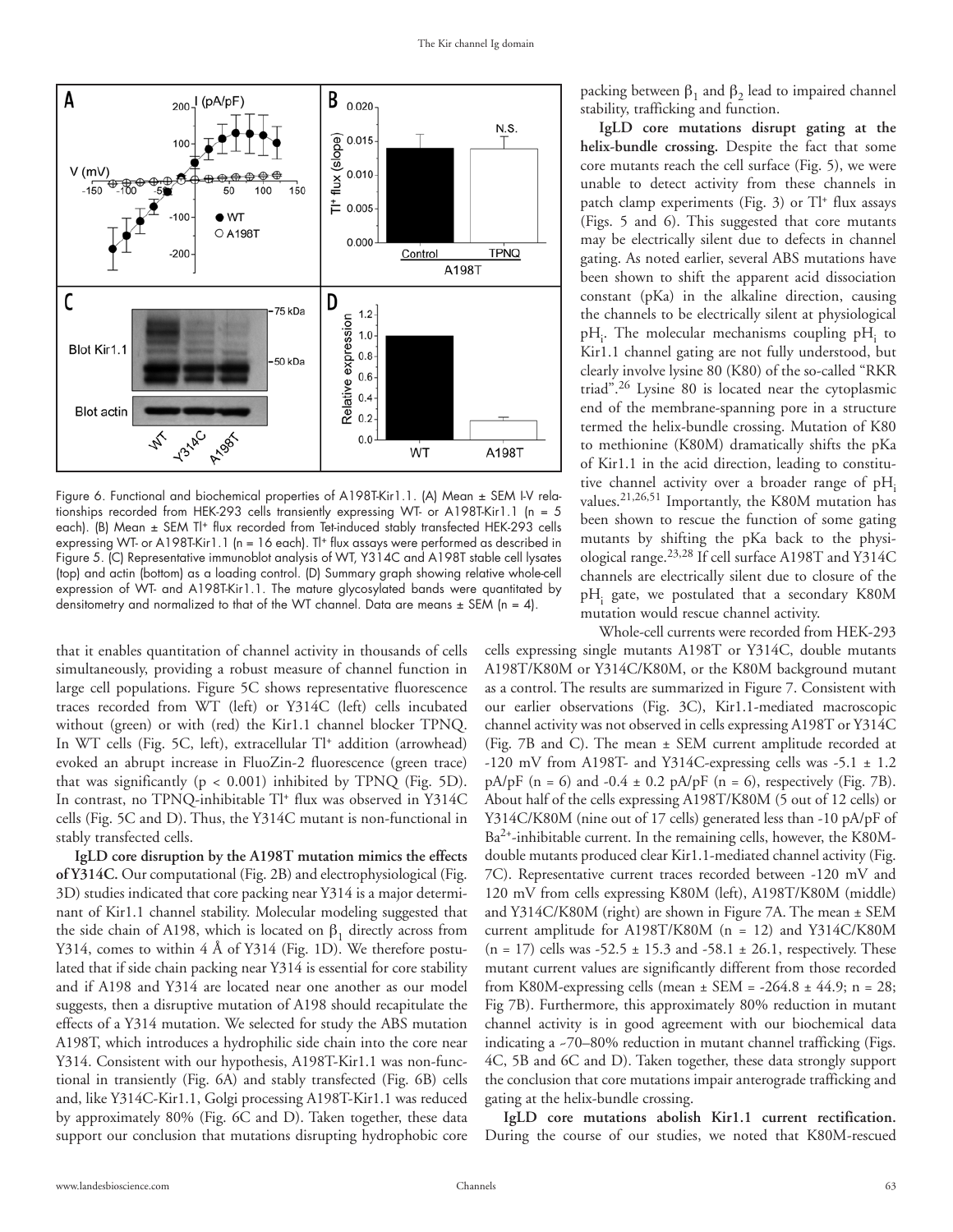core mutants failed to rectify at positive test pulses. This is clearly observed by plotting I-V relationships (Fig. 7D) from the representative current traces shown in Figure 7A. Like the WT channel, K80M (black filled circles) exhibited prominent rectification at voltages above 80 mV (Fig. 7D). However, neither A198T/K80M (open circles) nor Y314C/ K80M (grey filled circles) mutants showed rectification at potential up to 120 mV. We quantitated this effect by calculating a "rectification coefficient" (R.C.) for WT, K80M, A198T/K80M and Y314C/ K80M channels, the results of which are shown in Figure 7E. WT-Kir1.1 exhibited the strongest rectification with a mean  $\pm$  SEM R.C. of 2.4  $\pm$  0.1 (n = 27). K80M also exhibited pronounced rectification  $(R.C. = 1.9 \pm 0.1, n = 14)$ , albeit to a significantly  $(p < 0.02)$  lesser degree than WT channels (Fig. 7E). The R.C. for A198T/K80M  $(1.1 \pm 0.1; n = 6)$  and Y314C/K80M  $(1.1 \pm 0.1; n = 5)$  were significantly (p < 0.01) smaller than that of K80M, but were not different ( $p > 0.05$ ) from a value of 1.0, indicating that the core mutants have effectively lost their rectification properties. Non-rectifying currents were not caused by activation of a leak pathway, because the mutant channel currents reversed near the calculated K+ equilibrium potential (e.g., Fig. 7D) and were inhibited by  $Ba^{2+}$  (Fig. 7B).

#### **Discussion**

Since the discovery that heritable mutations in Kir1.1 cause ABS,<sup>52</sup> surprisingly little progress has been made toward elucidating the molecular and cellular mechanisms underlying channel dysfunction in this life-threatening disease. The recent determination of atomic structures for bacterial and mammalian Kir channel proteins<sup>9,10,14,24,29,30</sup> creates unprecedented opportunities for applying novel structural and computational methods to define Kir channel structure-function relationships underlying ABS. In the present work, we exploited molecular modeling and computational mutagenesis, as well as conventional biochemical and electrophysiological approaches, to examine a heretofore uncharacterized E-set IgLD in the C-terminus of Kir1.1. We show that thermodynamically debilitating mutations within the IgLD core are associated with striking defects in channel processing, trafficking, gating and stability. Our study sheds new light on the pathogenesis of ABS and provides a novel structural framework for understanding Kir channel function.

We confirmed and extended the findings of Peters et al.,<sup>36</sup> who surveyed function of 20 ABS mutants heterologously expressed in *Xenopus* oocytes and immunofluorescence localization in oocytes and HEK-293 cells. They reported that more than half of the loss-of-function mutants, including A198T and Y314C, are not expressed at the plasma membrane.<sup>36</sup> The subcellular localization of ABS mutants was not defined. Here we showed that the



Figure 7. Mutation of the helix-bundle gate rescues function of IgLD core mutants and reveals loss of current rectification. (A) Representative whole-cell current traces recorded between -120 mV and 120 mV from HEK-293 cells expressing K80M (left), A198T/K80M (middle) or Y314C/K80M (right). (B) Mean  $\pm$  SEM Ba<sup>2+</sup> (2 mM)-inhibitable current density (pA/pF) recorded at -120 mV from cells expressing K80M (n = 28), A198T (n = 6), A198T/K80M (n  $= 12$ ), Y314C (n = 6) or Y314C/K80M (n = 17). \*Indicates statistical difference from K80M. (C) Percentage of cells expressing greater than -10 pA/pF at -120 mV when transfected with the indicated channel cDNA. Numbers in parentheses indicate the total number of cells examined. A zero (0) indicates that no cells expressed greater than -10 pA/pF. (D) Current-voltage relationships for K80M, A198T/K80M or Y314C/K80M constructed from the representative current traces shown in (A). (E) Mean ± SEM rectification coefficients calculated from cells expressing WT (n = 27), K80M (n = 14), A198T/K80M (n = 6) and Y314C/K80M (n = 5) Kir1.1. Rectification ratio is calculated as the absolute value of current amplitude at -120 mV divided by that recorded at 120 mV. The dashed line indicates a rectification coefficient of 1.0 (i.e., no rectification). \*Statistically different (p < 0.02) from WT; \*\*statistically different (p < 0.01) from K80M.

steady-state abundance of Golgi-processed Kir1.1 is dramatically reduced by IgLD core mutations, suggesting that core mutations impair subunit folding and trafficking out of the ER. Indeed, work on other β-sandwich domains supports a role for core mutation-induced subunit misfolding.34,37-39,53 Every Ig domain family member studied to date folds by a nucleation-condensation mechanism whereby a folding nucleus comprised of linearly distant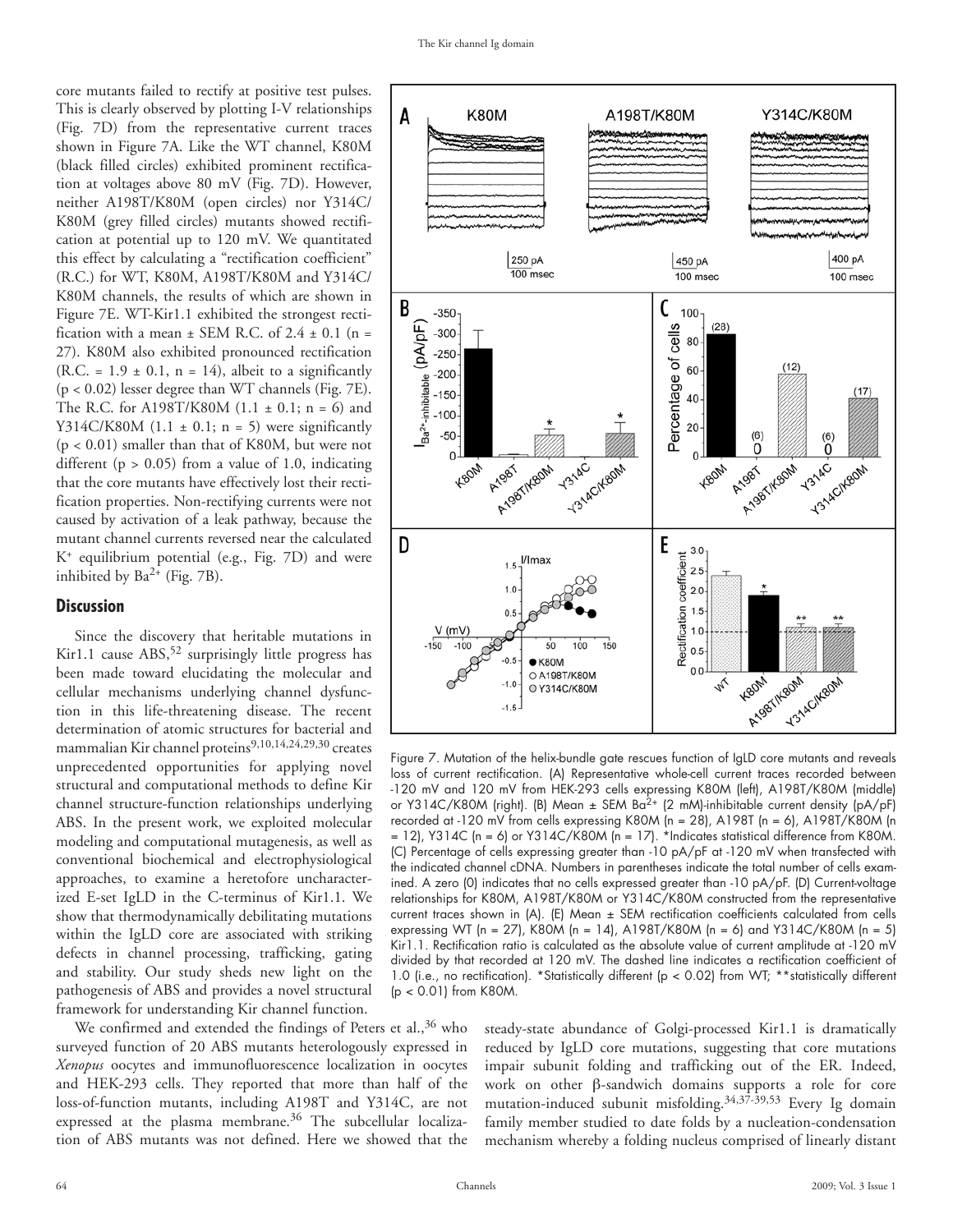hydrophobic residues coalesce to form a common structural core; early core packing during folding ensures formation of the correct native-state topology. The core tyrosine residue present in most β-sandwich domains is critical for protein stability. Mutation of core tyrosine residues can slow protein folding, destabilize the native-state structure or, in extreme cases, prevent folding altogether. Although the Y314C mutation is highly destabilizing, it does not prevent subunit folding. Oligomeric proteins such as Kir channels must be assembled in the ER before they can pass ER quality control and be exported to the Golgi apparatus for further biosynthetic processing. We demonstrated that a fraction of Y314C-Kir1.1 is processed in the Golgi and incorporated into the cell membrane. Thus, Y314C mutants fold well enough to support channel assembly and trafficking to the cell surface. Our biotinylation studies revealed for the first time that all three glycoforms of Kir1.1 channel subunits (i.e., unglycosylated, immature glycosylated and mature glycosylated) could be immunoprecipitated from the cell surface of mammalian cells. This indicates that not all subunits of the tetrameric channel undergo mature processing in the Golgi apparatus, at least under the expression conditions employed.

The core mutant Y314L showed no evidence of biosynthetic processing beyond the ER. Furthermore, the abundance of Y314L was dramatically reduced compared to that of WT or other mutant channels, consistent with the notion that the Y→L mutation leads to subunit misfolding, ER retention and ER-associated degradation. Studies are underway to define Kir1.1 channel degradation mechanisms in mammalian cells. Trafficking-defective core mutant channels (e.g., Y314C/L) should be useful tools for defining these pathways.

We showed that the K80M substitution rescues function of channels harboring either A198T or Y314C mutations. At present, we can only speculate about possible mechanisms linking mutations in the cytoplasmic domain to gating at the helix-bundle crossing. However, it should be noted that the peripheral loops extending from the IgLD include the "G-loop" and "CD-loop" (Fig. 1B), both of which participate in channel gating.14,18,30 Future studies will address whether these loops could mediate communication between the IgLD and helix-bundle gate.

The discovery of numerous disease-causing mutations in the IgLD of Kir1.1 (A214V, S219R, L220F, A306T, R311W/Q, S313C, Y314C, V315G, L320P) and Kir2.1 (N216H, L217P, R218W/Q, G300D/V, V302M, E303K, R312C, Δ314-315) underscores the importance of this domain for Kir channel function. We ultimately wish to know how disease-causing mutations alter the atomic structure and hence function of Kir channels. X-ray crystallography is beginning to shed light on the matter,  $30$  but ion channel crystallography is still in its infancy and not yet widely used. An alternative approach is the use of pharmacological or cysteine reactive compounds to probe the structure of the channel in electrophysiological experiments. Progress on this front has been limited in part by the fact that many ABS and Andersen syndrome mutants are non-functional and are thus not amenable to electrophysiological analysis. The ability to record channel activity in "loss-of-function" Kir1.1 channel mutants carrying the second-site K80M substitution creates opportunities for defining structural changes in ABS mutant channels using electrophysiology. For example, we found that K80Mrescued core mutants fail to exhibit  $Mg^{2+}$ -dependent rectification. As noted earlier, the strength of Kir channel rectification is determined

in part by the presence of charged residues lining the conduction pathway that influence the binding of blocking cations in the pore. The loss of rectification in these mutants strongly suggests that stable Mg2+ binding is disrupted by core mutations. Because the side chains of A198 and Y314 are buried within the core, it is very unlikely that these residues mediate Mg<sup>2+</sup> binding directly. Rather, the most parsimonious explanation is that core mutations alter the structure of the pore and indirectly destabilize interactions of Mg<sup>2+</sup> with pore-lining residues. Electrophysiological studies using Mg<sup>2+</sup> or other intracellular pore blockers<sup>54,55</sup> may help determine if and how IgLD core mutations alter pore structure.

We postulate that the IgLD places critical steric constraints on the range of possible gating conformations in Kir channels, as follows. The cytoplasmic domain contains seven major β-strands, all of which are part of either  $β_1$  or  $β_2$  (Fig. 1). The sheets are packed face-to-face with an intervening hydrophobic core that stabilizes their association. As a result, and due to the inherent mechanical properties of β-pleated sheets, all seven β-strands will tend to behave as a single rigid body. In the simplest interpretation of the model, the 28 β-sheets comprising about half of the cytoplasmic domain are reduced to four rigid Ig domains. In support of this model, recent X-ray studies of a Kir channel chimera provided structural evidence for rigid-body motions within the cytoplasmic domain.10 Detailed studies of the IgLD should deepen our understanding of cytoplasmic domain gating mechanisms and motions in Kir channels.

#### **Materials and Methods**

**Reagents and chemicals.** Parental Tetracycline-Regulated Expression (T-REx) Human Embryonic Kidney (HEK)-293 cells, Dulbecco's Modified Eagle Medium (DMEM) containing 25 mM D-glucose and 2 mM L-glutamine, bovine serum albumin (BSA), anti-V5 antiserum and the acetoxymethyl (AM) ester form of FluoZin-2 were purchased from Invitrogen (Carlsbad, CA). Tertiapin Q (TPNQ), Protease Inhibitor Cocktail, Triton X-100, TWEEN-20, and salts of the highest purity available were purchased from Sigma-Aldrich (St. Louis, MO). Fetal bovine serum (FBS) was from Atlanta Biologicals (Lawrenceville, GA). Thallium (I) sulfate was from Alfa Aesar (Ward Hill, MA). Rabbit polyclonal antiserum raised against the carboxyl terminus of rat Kir1.1 (amino acids 342–391) was purchased from Alomone Labs (Jerusalem, Israel). Rabbit β-actin antiserum was from Santa Cruz, (Santa Cruz, CA). HRP-conjugated goat anti-rabbit secondary antiserum was from Jackson ImmunoResearch Laboratories (West Grove, PA). SuperSignal West Pico chemiluminescent reagent and BCA protein quantitation kit were purchased from Pierce (Rockford, IL).

Tetracycline HCl (Sigma) and Blasticidin S HCl (Invitrogen) were prepared as 1 mg/ml and 5 mg/ml stock solutions, respectively, in molecular-grade water, sterile filtered and stored at -20°C in single-use aliquots. Hygromycin B (Invitrogen), provided as a 50 mg/ ml stock solution in PBS was stored at 4°C until time of use.

**Molecular biology.** The rat Kir1.1a channel cDNA in pcDNA3.1 was generously provided by Dr. Chun Jiang (Georgia State University) with permission from Dr. Steven Hebert (Yale University). Sitedirected mutagenesis was performed using the QuickChange II kit (Stratagene, La Jolla, CA). Kir1.1 was sub-cloned into pcDNA5/TO (Invitrogen) using KpnI and NotI restriction sites. pcDNA3.1-Kir1.1-V5-His was created by TOPO cloning a Kir1.1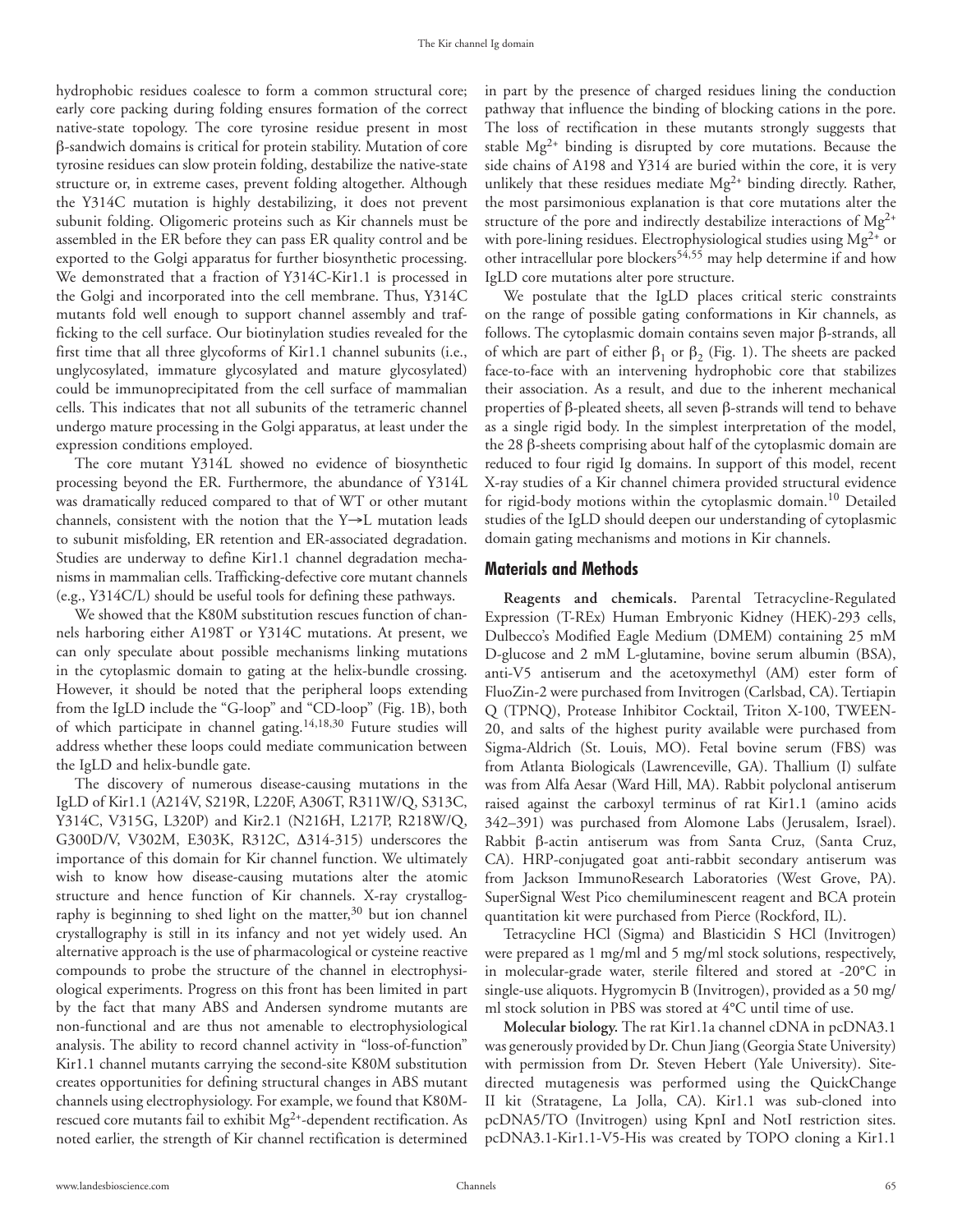cDNA PCR fragment lacking a stop codon into pcDNA3.1-V5-His-TOPO (Invitrogen) in frame with the 3' epitopes. A Kir1.1-V5-His PCR fragment containing a Kozak sequence (GCCGCC) and KpnI and BamHI sites was cloned into pcDNA5/TO. All PCR products were sequenced to ensure fidelity.

**Generation of tetracycline-inducible cell lines.** Parental T-REx-HEK-293 cells stably transfected with the pcDNA6/TR vector, which drives high-level expression of the tetracycline (Tet) repressor (TR), were cultured at  $37^{\circ}$ C in a 5% CO<sub>2</sub> incubator in DMEM supplemented with 10% FBS, 0.5% Pen-Strep and 5 μg/ ml blasticidin (b-DMEM). The day before transfection, 6 x  $10^6$ cells were plated in  $75 \text{ cm}^2$  flasks and grown to approximately 60% confluence overnight. The cells were subsequently transfected with 25 μg of pcDNA5/TO-Kir1.1 plasmid DNA using Lipofectamine 2000 (Invitrogen) according the manufacturer's instructions. This vector contains a cytomegalovirus (CMV) promoter harboring two TR binding sites. In the absence of Tet, the TR proteins occupy their binding sites in the CMV promoter and block Kir1.1 transcription. TR proteins are displaced from the promoter in the presence of Tet, thereby enabling Tet-inducible channel expression. The day after transfection, the cell culture media was replaced with b-DMEM containing 250 μg/ml hygromycin (bh-DMEM) to select for doubly transfected cells. Stable polyclonal cell lines were expanded for approximately 3 weeks and cryopreserved. Cell lines were used for no more than 20 passages. In all experiments, cells were cultured overnight with 1 μg/ml Tet to induce channel expression.

**Cell lysis and immunoblot analysis.** Cells were washed three times with ice-cold phosphate-buffered saline (PBS) and solubilized in ice-cold buffer containing 150 mM NaCl, 100 mM NaF, 50 mM tris-HCl (pH 8.0), 35 mM sodium deoxycholate, 5 mM EDTA, 1% Triton X-100, 0.1% SDS and 1X Protease Inhibitor Cocktail. Cell lysates were scraped into Eppendorf tubes, sonicated, rotated end-over-end for 30 min at 4°C and then centrifuged for 10 min to pellet insoluble material. The protein concentration of cleared lysates was quantitated using BCA reagent. Lysates were either used immediately or frozen as single-use aliquots at -80°C for subsequent immunoblot analysis.

Lysate protein was separated electrophoretically using 10% Bis-Tris NuPAGE gels (Invitrogen) and transferred to 0.45 μm pore nitrocellulose membranes (BioRad, Hercules, CA). Membranes were blocked overnight at 4°C in Tris-buffered saline (25 mM Tris, 1.3 mM KCl and 137 mM NaCl) containing 0.1% TWEEN-20 (TBST) and 5% non-fat milk, probed at room temperature for 4 h in Kir1.1 antiserum (1:500 in milk-TBST) and then incubated at room temperature for 1 h in HRP-conjugated secondary antiserum (1:40,000 in milk-TBST). Protein bands were visualized on film using enhanced chemiluminescence detection methods. Antibodies were stripped from membranes in buffer containing 100 mM 2-mercaptoethanol, 62.5 mM Tris-HCl (pH 6.7) and 2% SDS (50°C for 30 min) and re-probed with β-actin antiserum to ensure equal protein loading.

**Endoglycosidase digestion.** The glycosylation state of Kir1.1 was assessed by immunoblot analysis of cell lysates treated with PNGase F or Endo H (New England Biolabs, Ipswich, MA), as follows. Fifteen μg of lysate protein in a 10 μl reaction volume was denatured in glycoprotein denaturing buffer (NEB) at room temperature for 10 min. The denatured protein was treated for 1 h at room

temperature with 1,000 U (PNGase F) or 2,000 U (Endo H) of enzyme in a 20 μl reaction containing 1X enzyme buffer. Lysates treated without enzyme served as the control. Immunoblot analysis was performed as described above.

**Cell surface biotinylation.** Tet-induced cells (1 x 105 cells/cm2) stably transfected with V5-His-tagged WT or Y314C-Kir1.1 were washed three times in ice-cold PBS containing  $1 \text{ mM } MgCl<sub>2</sub>$  and 0.1 mM  $CaCl<sub>2</sub>$  (buffer A). All of the following steps were performed on ice or at 4°C using ice-cold solutions. Membrane proteins were oxidized for 30 min with 10 mM sodium meta-periodate freshly dissolved in buffer A, washed 3 times in buffer A and rinsed with 100 mM sodium acetate (pH 5.5) containing 1 mM  $MgCl<sub>2</sub>$  and 0.1 mM CaCl<sub>2</sub> (buffer B). The cells were subsequently incubated with 2 mM biotin long-chain hydrazide (Pierce) dissolved in buffer B and rocked gently for 30 min. Buffer B lacking biotin was added to cells as a control. Cells were washed once with quenching buffer containing 50 mM Tris-HCl in buffer A (pH 7.4), washed twice in buffer A, washed twice in divalent-free PBS, and lysed as described above.

Biotinylated proteins were immunoprecipitated from whole-cell lysates (40 μg in 900 μl of cell lysis buffer) overnight at 4°C with end-over-end rotation using 100 μl of a 50% slurry of washed streptavidin agarose resin (Pierce). The next day, the resin was washed extensively, pelleted by brief centrifugation and dried by aspirating the supernatant with a gel-loading tip. Immunoprecipitated proteins were eluted at 85°C for 2 min in 1X LDS buffer (Invitrogen) and 1X reducing agent (Invitrogen) containing 50 mM DTT. Eluted proteins were separated electrophoretically, transferred to nitrocellulose membrane, blocked for 1 h in milk-TBST and probed overnight at 4°C with V5 antiserum (diluted 1:3,000). Protein bands were visualized as described above.

**Thallium flux assays.** A modification of the thallium (Tl+) flux assay reported by Weaver et al. (2003) was used to assess channel function in stable cell lines.<sup>56</sup> Cells (30,000/well) were plated in a clear-bottomed, 384-well plate and cultured overnight in serumfree media containing Tet to induce channel expression. The cells were loaded with the AM ester of FluoZin-2 for 45 minutes and washed with Assay Buffer (Hank's Buffered Salt Solution supplemented with 20 mM HEPES, pH 7.3). The cell plate was loaded into a Hamamatsu FDSS6000 kinetic imaging plate reader for measurement of Tl+-induced increase in FluoZin-2 fluorescence. The FDSS6000 is equipped with an integrated liquid handling system and a CCD camera that records fluorescence emission from all 384 wells simultaneously. Upon addition of Tl<sup>+</sup> stimulus buffer (125 mM sodium gluconate, 12 mM thallium sulfate, 1 mM magnesium sulfate, 1.8 mM calcium gluconate, 5 mM glucose, 10 mM HEPES, pH 7.3), images were collected at 1 Hz for 2 min. The slope of the Tl+-induced FluoZin-2 fluorescence increase recorded between 7 and 12 sec following Tl+ addition is used as a measure of Tl+ flux and hence channel activity.

**Transient transfection and patch clamp electrophysiology.**  HEK-293 cells (CRL-1573; ATCC) were cultured in Eagle's minimal essential medium (GIBCO BRL) containing 10% FBS, nonessential amino acids, sodium pyruvate, 50 U/ml penicillin and 50 μg/ml streptomycin. Cells were transfected with 500 ng of channel expression vector and 500 ng of pcDNA3.1-EGFP (transfection marker) using Lipofectamine 2000 as directed by the manufacturer. Patch clamp experiments were performed 24 h post-transfection. The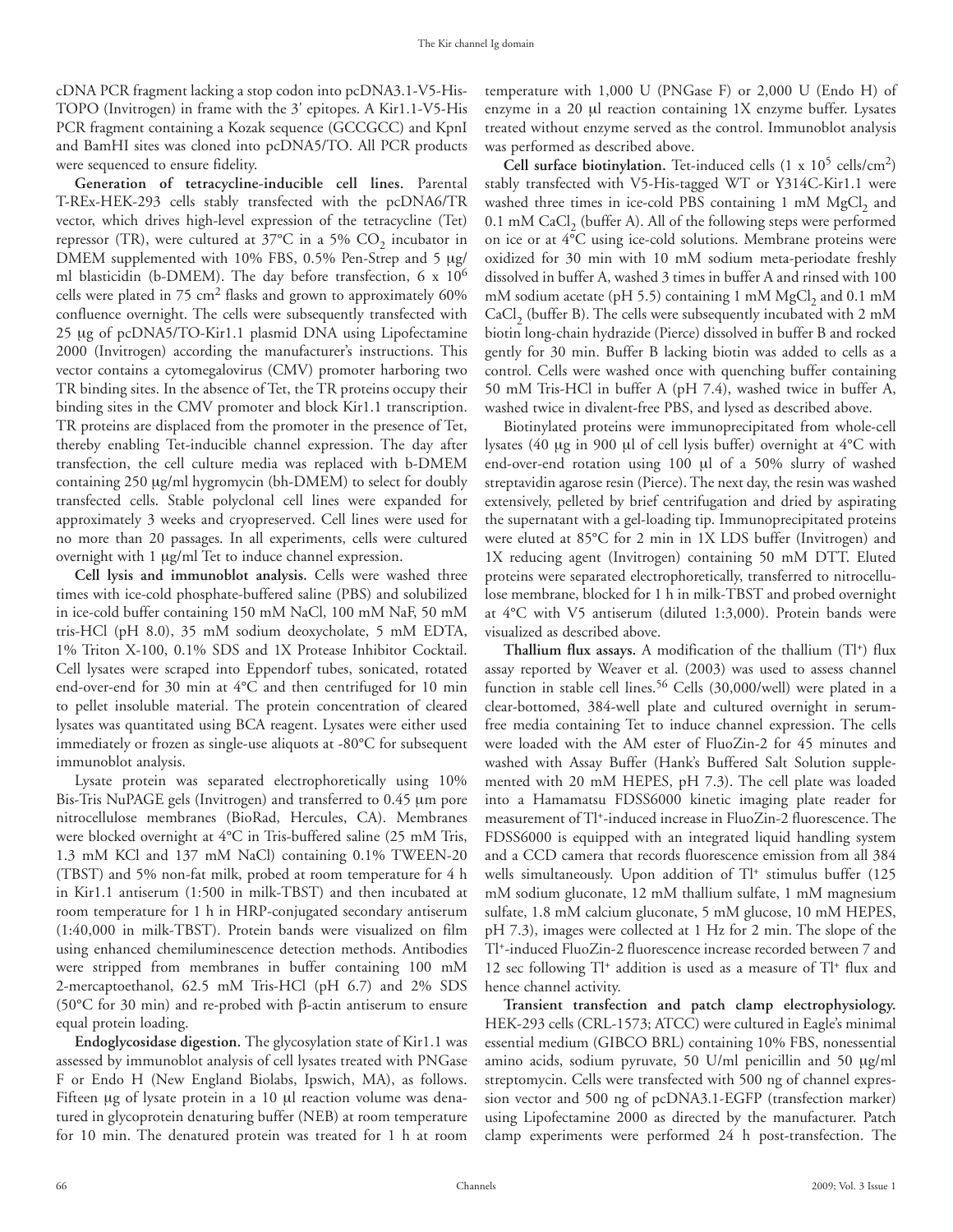day of experiments, transfected cells were rinsed with divalent-free buffer (145 mM NaCl, 5 mM KCl, 4 mM NaHCO<sub>3</sub>, 0.3 mM  $\text{Na}_2\text{HPO}_4$ , 0.3 mM  $\text{KH}_2\text{PO}_4$ , 5.6 mM D-glucose, pH 7.4, 290 mOsm), dissociated by brief exposure to 0.25% Trypsin containing 1 mM EDTA, plated on poly-L-lysine-coated round glass coverslips and allowed to recover at  $37^{\circ}$ C in a 5% CO<sub>2</sub> incubator for at least 1 h before initiating electrophysiological experiments. Plated coverslips were transferred to a small-volume perfusion chamber (Warner Instruments, Hamden, CT) and mounted on the stage of a Nikon Eclipse TE2000-U inverted microscope.

Patch electrodes were pulled from silanized 1.5-mm outer diameter borosilicate microhematocrit tubes using a Narishige PP-830 two-stage puller. Electrode resistance ranged from 2.5 to 3.5 MΩ when filled with the following intracellular solution (in mM): 135 KCl, 2 MgCl<sub>2</sub>, 1 EGTA, 10 HEPES free acid, 2 Na<sub>2</sub>ATP (Roche, Indianapolis, IN), pH 7.3, 275 mOsm. The standard bath solution contained (in mM): 90 NaCl, 50 KCl, 2 CaCl<sub>2</sub>, 1 MgCl<sub>2</sub>, 5 glucose, 10 HEPES free acid, pH 7.4, 290 mOsm.

Whole-cell currents were recorded under voltage-clamp conditions using an Axopatch 200B amplifier (Molecular Devices, Sunnyvale, CA). Electrophysiological data was collected at 5 kHz and filtered at 1 kHz. Electrical connections to the amplifier were made using Ag/AgCl wires and 3 M KCl/agar bridges. Currentvoltage (I-V) relationships were generated by stepping the cell voltage between -120 mV and 120 mV in 20 mV increments for 500 msec from a -75 mV holding potential. Test pulses were delivered every 5 sec and returned to the holding potential between steps. Mean current amplitude recorded over the last 10 msec of each test pulse was normalized to cell capacitance and plotted as a function of test voltage to generate current-voltage relationships.

**Molecular modeling.** A model was constructed for the Kir1.1a channel using MODELLER.57 Initially, a multiple sequence alignment was performed on Kir1.1a, Kir2.1, Kir3.1 and a chimeric protein composed of the cytoplasmic domain of Kir3.1 and the transmembrane domain from KirBac1.3,<sup>10</sup> using the BCL\_align sequence alignment package.<sup>58</sup> Using this alignment, a preliminary homology model for residues 39–362 of the tetrameric channel was generated based on the crystal structure of the chimera (PDB code 2QKS). Twenty models were constructed using MODELLER 9v1 in the automodel mode, and the lowest energy structure was then refined using 500 steps of energy minimization with the Sander molecular dynamics program from AMBER 7.59 Molecular graphics images were generated for publication using the UCSF Chimera package from the Computer Graphics Laboratory, University of California, San Francisco (supported by NIH P41 RR-01081).60

**Computational mutagenesis.** Computational alanine-scanning mutagenesis of the cytoplasmic domain of Kir2.1 was performed using ROSETTA.<sup>41</sup> Briefly, the crystal structure of the cytoplasmic domain of mouse Kir2.1L (PDB code 1U4F) was subjected to an exhaustive alanine scan using the interface mode of ROSETTA to iteratively replace each residue in the protein with alanine and then calculate the change in total energy after repacking and minimization. The side-chains were modeled as rotamers on a fixed backbone template, and optimization of all residues within five Angstroms (Å) of the site of mutation was performed using a Monte Carlo simulated annealing approach.<sup>61</sup> Mutants were sorted by change in free energy to identify the positions displaying the most destabilizing effect. In

addition, position 315 of Kir2.1, which is equivalent to Y314 of Kir1.1, was further evaluated by substitution of the tyrosine to all 19 other amino acids in the context of the tetramer.

**Statistics.** Data are presented as means ± the standard error of the mean (SEM). Statistical significance was determined with Student's two-tailed t-test for paired or unpaired means. p values of < 0.05 were taken to indicate statistical significance.

#### **Acknowledgements**

We wish to thank Dr. Eric Dawson for helpful discussions during the early stages of the work and Dr. David Weaver for help developing the Tl+ flux assay. Jerod S. Denton is supported by a Beginning Grant-in-Aid (0865106E) from the American Heart Association Southeast Affiliate and faculty development funds. Jens Meiler is supported by grant R01-GM080403 from the National Institute of General Medical Sciences. Daniel Addison was supported by NIH training grant HL076133-04.

#### **References**

- 1. Ho K, Nichols CG, Lederer WJ, Lytton J, Vassilev PM, Kanazirska MV, et al. Cloning and expression of an inwardly rectifying ATP-regulated potassium channel. Nature 1993; 362:31-8.
- 2. Zhou H, Tate SS, Palmer LG. Primary structure and functional properties of an epithelial K channel. Am J Physiol 1994; 266:809-24.
- 3. Kubo Y, Baldwin TJ, Jan YN, Jan LY. Primary structure and functional expression of a mouse inward rectifier potassium channel. Nature 1993; 362:127-33.
- 4. Kubo Y, Reuveny E, Slesinger PA, Jan YN, Jan LY. Primary structure and functional expression of a rat G-protein-coupled muscarinic potassium channel. Nature 1993; 364:802-6.
- 5. Hebert SC, Desir G, Giebisch G, Wang W. Molecular diversity and regulation of renal potassium channels. Physiol Rev 2005; 85:319-71.
- 6. Wang WH. Regulation of ROMK (Kir1.1) channels: new mechanisms and aspects. Am J Physiol Renal Physiol 2006; 290:14-9.
- 7. Peters M, Jeck N, Reinalter S, Leonhardt A, Tonshoff B, Klaus GG, et al. Clinical presentation of genetically defined patients with hypokalemic salt-losing tubulopathies. Am J Med 2002; 112:183-90.
- 8. Bartter FC, Pronove P, Gill JR Jr, Maccardle RC. Hyperplasia of the juxtaglomerular complex with hyperaldosteronism and hypokalemic alkalosis. A new syndrome. Am J Med 1962; 33:811-28.
- 9. Kuo A, Gulbis JM, Antcliff JF, Rahman T, Lowe ED, Zimmer J, et al. Crystal structure of the potassium channel KirBac1.1 in the closed state. Science 2003; 300:1922-6.
- 10. Nishida M, Cadene M, Chait BT, MacKinnon R. Crystal structure of a Kir3.1-prokaryotic Kir channel chimera. EMBO J 2007; 26:4005-15.
- 11. Lu Z, MacKinnon R. Electrostatic tuning of  $Mg^{2+}$  affinity in an inward-rectifier K<sup>+</sup> channel. Nature 1994; 371:243-6.
- 12. Wible BA, Taglialatela M, Ficker E, Brown AM. Gating of inwardly rectifying K+ channels localized to a single negatively charged residue. Nature 1994; 371:246-9.
- 13. Nichols CG, Ho K, Hebert S. Mg<sup>2+</sup>-dependent inward rectification of ROMK1 potassium channels expressed in *Xenopus* oocytes. J Physiol 1994; 476:399-409.
- 14. Pegan S, Arrabit C, Zhou W, Kwiatkowski W, Collins A, Slesinger PA, Choe S. Cytoplasmic domain structures of Kir2.1 and Kir3.1 show sites for modulating gating and rectification. Nat Neurosci 2005; 8:279-87.
- 15. Kurata HT, Cheng WW, Arrabit C, Slesinger PA, Nichols CG. The role of the cytoplasmic pore in inward rectification of Kir2.1 channels. J Gen Physiol 2007; 130:145-55.
- 16. Fujiwara Y, Kubo Y. Functional roles of charged amino acid residues on the wall of the cytoplasmic pore of Kir2.1. J Gen Physiol 2006; 127:401-19.
- 17. Leung YM, Zeng WZ, Liou HH, Solaro CR, Huang CL. Phosphatidylinositol 4,5-bisphosphate and intracellular pH regulate the ROMK1 potassium channel via separate but interrelated mechanisms. J Biol Chem 2000; 275:10182-9.
- 18. Zeng WZ, Liou HH, Krishna UM, Falck JR, Huang CL. Structural determinants and specificities for ROMK1-phosphoinositide interaction. Am J Physiol Renal Physiol 2002; 282:826-34.
- 19. Huang CL, Feng S, Hilgemann DW. Direct activation of inward rectifier potassium channels by PIP<sub>2</sub> and its stabilization by Gbetagamma. Nature 1998; 391:803-6.
- 20. Tsai TD, Shuck ME, Thompson DP, Bienkowski MJ, Lee KS. Intracellular H+ inhibits a cloned rat kidney outer medulla K+ channel expressed in *Xenopus* oocytes. Am J Physiol 1995; 268:1173-8.
- 21. Fakler B, Schultz JH, Yang J, Schulte U, Brandle U, Zenner HP, et al. Identification of a titratable lysine residue that determines sensitivity of kidney potassium channels (ROMK) to intracellular pH. EMBO J 1996; 15:4093-9.